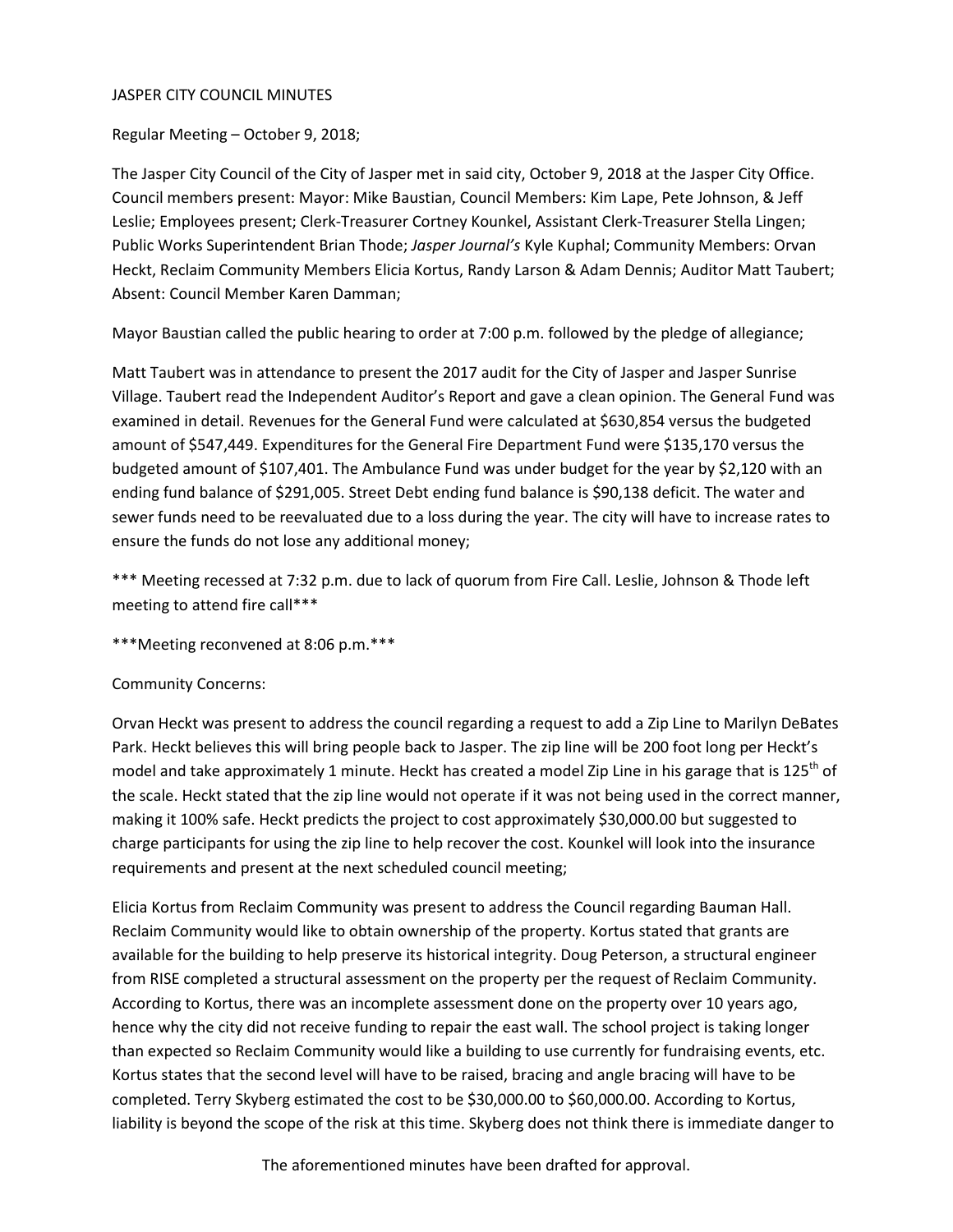the east wall and would like to see the barricades removed. Reclaim is in the process of writing a grant with a deadline of January 2019;

Motion by Johnson, second by Lape to review & approve the minutes from the Regular Meeting on September 12, 2018, all ayes, carried;

Motion by Johnson, second by Leslie to review & approve the minutes from the 2019 Preliminary Budget meeting on September 13, 2018, all ayes, carried;

Review and approve the September Claims to date: Nordic Solar HoldCo, LLC, Geronimo Energy Contract, \$1,839.47; C&C Courts Inc/Sport Court North, Basketball Court with Logo, \$10,024.05; Rodman Lumber, Adopt a Pot Project/BB Court Edging, Memorial Hall Steps & Steel, \$1,978.48; Jasper Community Church, Sidewalk Replacement Program, \$2,248.35; League of MN Cities, Property & Causualty Insurance 8-18 to 8-19, \$\$35,636.00; Skyberg Construction, Windows & Door Opening Skins, Patch Suffits at Memorial Hall, \$4,286.25. Motion by Lape, second by Johnson to approve the September claims as presented, all ayes, carried;

Receipts noted: Prairie Rose Community Fund, Park Shelter Grant, \$16,000.00; J. Evans, Fire Call Income, \$2,300.00; Jasper Sunrise Village, Worker's Comp Final Audit, \$2,931.48; Jasper Town Homes, P&C Insurance \$2,286.67 & \$3,201.33; Jasper Sunrise, P&C Insurance, \$3,138.80 & \$4,394.30; Town of Trent, Mosquito Spraying, \$300.00;

# DELINQUENT SEWER/WATER/GARBAGE:

The delinquent sewer, water and garbage report was discussed with the council with little discussion;

The Jasper Area United Fund budget was presented to the Council for informational purposes only;

### WELLNESS CENTER/QCC:

A new vacuum was requested for the QCC. Kounkel will purchase one under \$150.00;

The Jasper Wellness Center is now a participant in the Silver & Fit program offering discounted or free memberships to individuals on Medicare;

### NEW BUSINESS:

Pipestone County has three properties located within Jasper city limits that were forfeited to the County due to the property owners' failure to pay property taxes for a consecutive number of years. Those properties are described as Parcel Number 17-200-0240, 17-600-0800 and 17-200-0830. The City of Jasper does not have any interest in these properties as of this time;

Evangelical Lutheran Church has requested a permanent disconnection of services on their basement meter which has not been in use for years. Motion by Lape, second by Leslie to approve the permanent disconnection of utilities for the basement meter at ELC, all ayes, carried;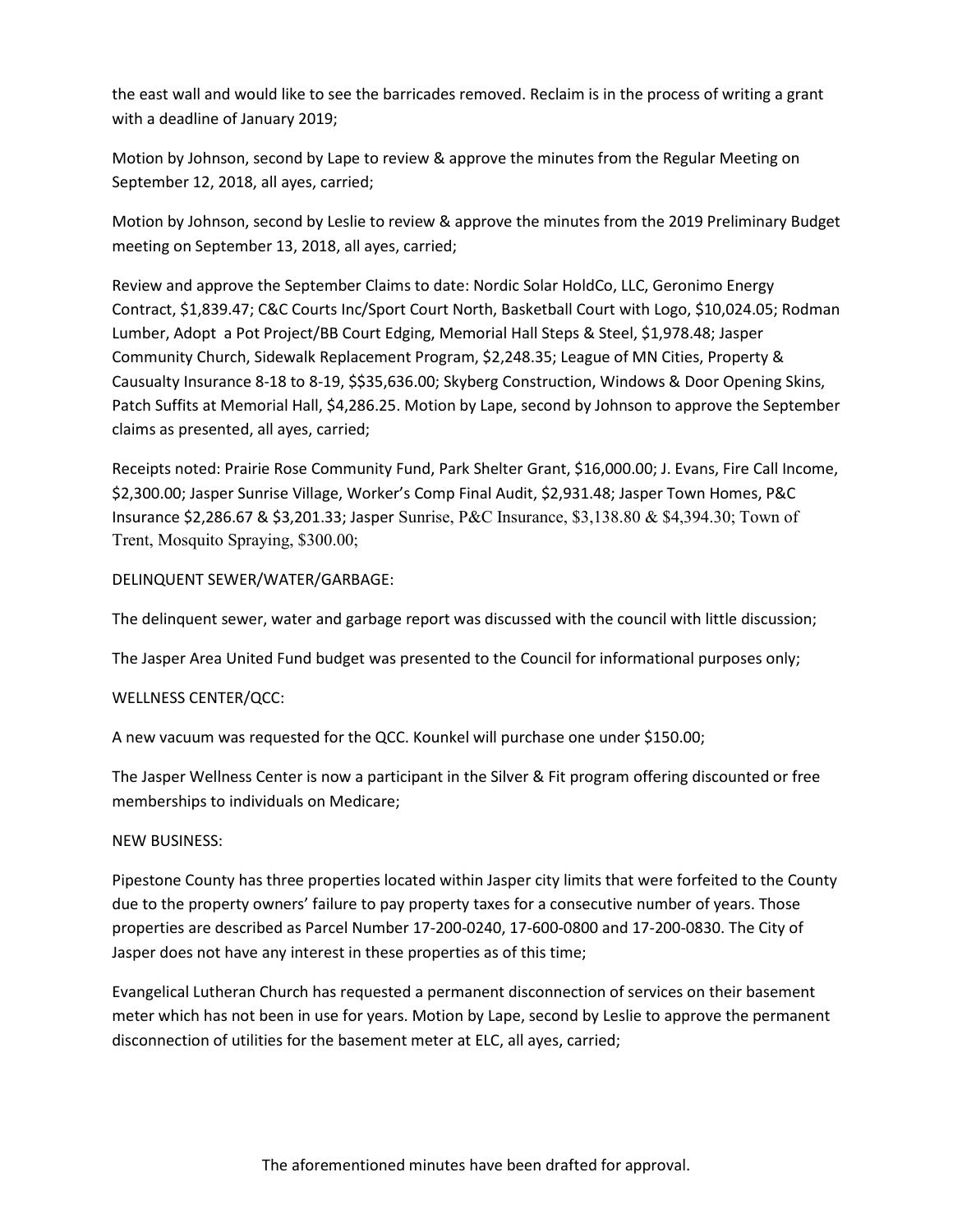The cameras have been installed at the Jasper City Park, Truck Parking area and Yard Waste site. Motion by Lape, second by Leslie to allow the Pipestone County Sheriff's Office access to the cameras, all ayes, carried;

The City of Jasper will need to have another councilmember complete the Board of Appeal & Equalization Training before February 1, 2019. The newly elected council member will be asked to take the training;

# OLD BUSINESS:

The bike share program which was presented at the September meeting does have costs associated with it. The council opts to not move further with this request;

At the September council meeting, the Fire Department was granted approval to purchase a washing machine that would adequately clean their turnout gear. The council had approved the \$3,800.00 purcahse. However, Leslie attended the Dell Rapids Firemen's Fee to discover that their machine, which cost \$900.00, adequately cleaned the turnout gear. The Dell Rapids Fire Department cleaned one set of turnout gear that was set to be retired due to the dirty state, and returned the gear in almost perfect condition. This washer can be purchased from Karl's. The Jasper Fire Department will most likely go this route to help save money;

# PUBLIC WORKS REPORT:

No land use permits were issued during September;

Steve Toth is requesting to rezone a property located in the commercial district of Jasper to residential. The property mentioned is described as Parcel Number 17-200-0520. Toth wishes to renovate the building into living quarters for his daughter. Toth is required to update the electrical, plumbing and HVAC. However, with the property being zoning commercial, the contractors are demanding that commercial grade equipment be placed in the building. This would double the cost of the renovations. The zoning amendment would require a public hearing with the Planning Commission;

The cost of shipping the astro turf for the city park far outweighed the cost of the turf. Kounkel will look into other companies for the turf;

Thode displayed pictures of a replacement box for the sand truck in Lake Crystal, MN. The box is 9' x 96" where our previous one was 10' x 84". Thode will go look at the truck box. Motion by Leslie, second by Lape to purchase the replacement truck box if it is adequate and in good condition, all ayes, carried. Tony Klein will help with the replacement of the truck box;

Thode also mentioned that the City should look into replacing some of the tables at Memorial Hall. Kounkel will have options for the Council at the next scheduled meeting;

Thode will be jetting the sewers in the coming weeks;

ITEMS ANYONE WANTS TO ADD TO THE AGENDA:

FYI: The State General Election will be held Tuesday, November 6, 2018;

The aforementioned minutes have been drafted for approval.